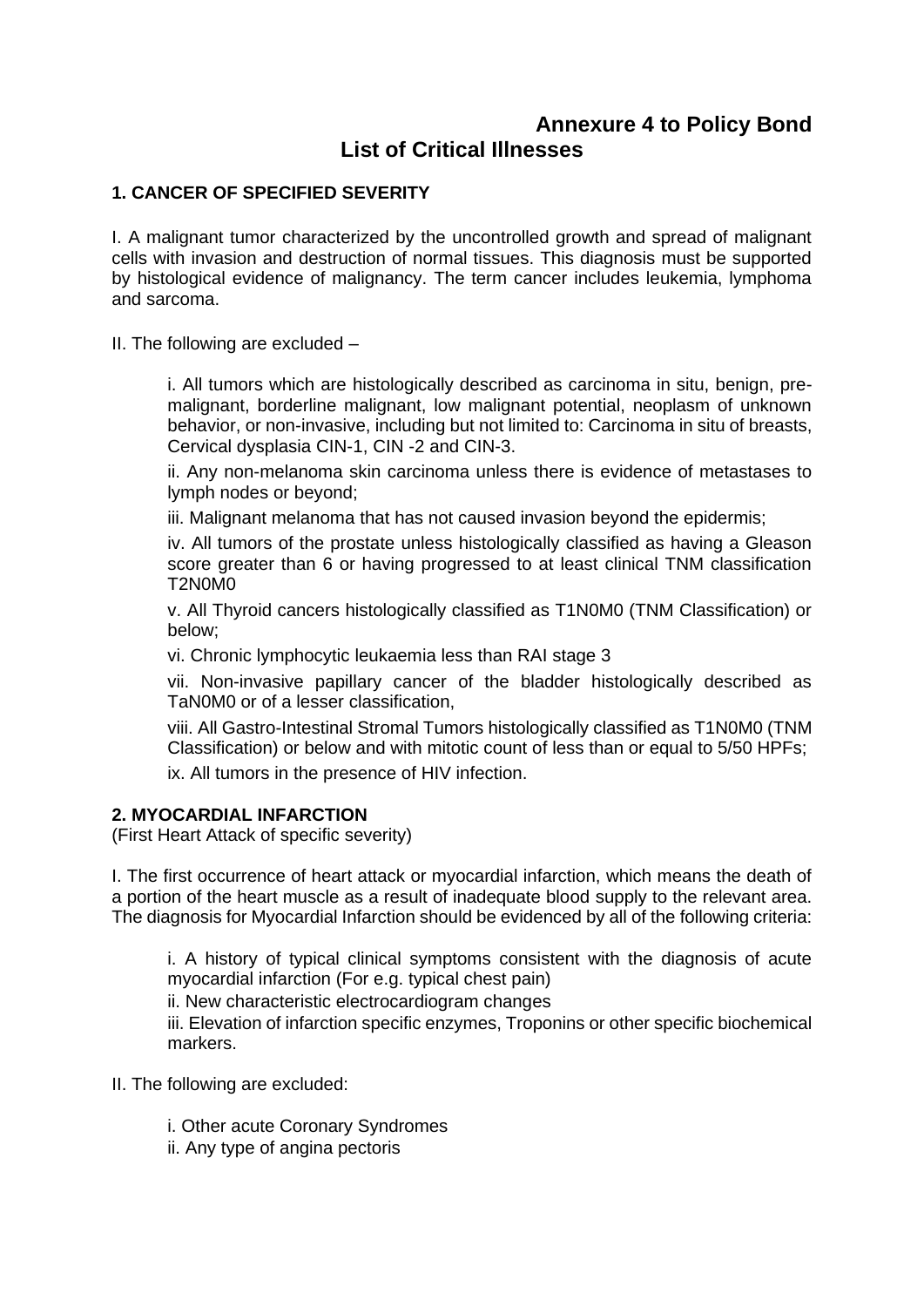iii. A rise in cardiac biomarkers or Troponin T or I in absence of overt ischemic heart disease OR following an intra-arterial cardiac procedure.

# **3. OPEN CHEST CABG**

I. The actual undergoing of heart surgery to correct blockage or narrowing in one or more coronary artery(s), by coronary artery bypass grafting done via a sternotomy (cutting through the breast bone) or minimally invasive keyhole coronary artery bypass procedures. The diagnosis must be supported by a coronary angiography and the realization of surgery has to be confirmed by a cardiologist.

II. The following are excluded:

i. Angioplasty and/or any other intra-arterial procedures

#### **4. OPEN HEART REPLACEMENT OR REPAIR OF HEART VALVES**

I. The actual undergoing of open-heart valve surgery is to replace or repair one or more heart valves, as a consequence of defects in, abnormalities of, or disease-affected cardiac valve(s). The diagnosis of the valve abnormality must be supported by an echocardiography and the realization of surgery has to be confirmed by a specialist medical practitioner. Catheter based techniques including but not limited to, balloon valvotomy/valvuloplasty are excluded.

# **5. COMA OF SPECIFIED SEVERITY**

I. A state of unconsciousness with no reaction or response to external stimuli or internal needs. This diagnosis must be supported by evidence of all of the following:

i. no response to external stimuli continuously for at least 96 hours;

ii. life support measures are necessary to sustain life; and

iii. permanent neurological deficit which must be assessed at least 30 days after the onset of the coma.

II. The condition has to be confirmed by a specialist medical practitioner. Coma resulting directly from alcohol or drug abuse is excluded.

#### **6. KIDNEY FAILURE REQUIRING REGULAR DIALYSIS**

I. End stage renal disease presenting as chronic irreversible failure of both kidneys to function, as a result of which either regular renal dialysis (haemodialysis or peritoneal dialysis) is instituted or renal transplantation is carried out. Diagnosis has to be confirmed by a specialist medical practitioner.

#### **7. STROKE RESULTING IN PERMANENT SYMPTOMS**

I. Any cerebrovascular incident producing permanent neurological sequelae. This includes infarction of brain tissue, thrombosis in an intracranial vessel, haemorrhage and embolisation from an extracranial source. Diagnosis has to be confirmed by a specialist medical practitioner and evidenced by typical clinical symptoms as well as typical findings in CT Scan or MRI of the brain. Evidence of permanent neurological deficit lasting for at least 3 months has to be produced.

II. The following are excluded: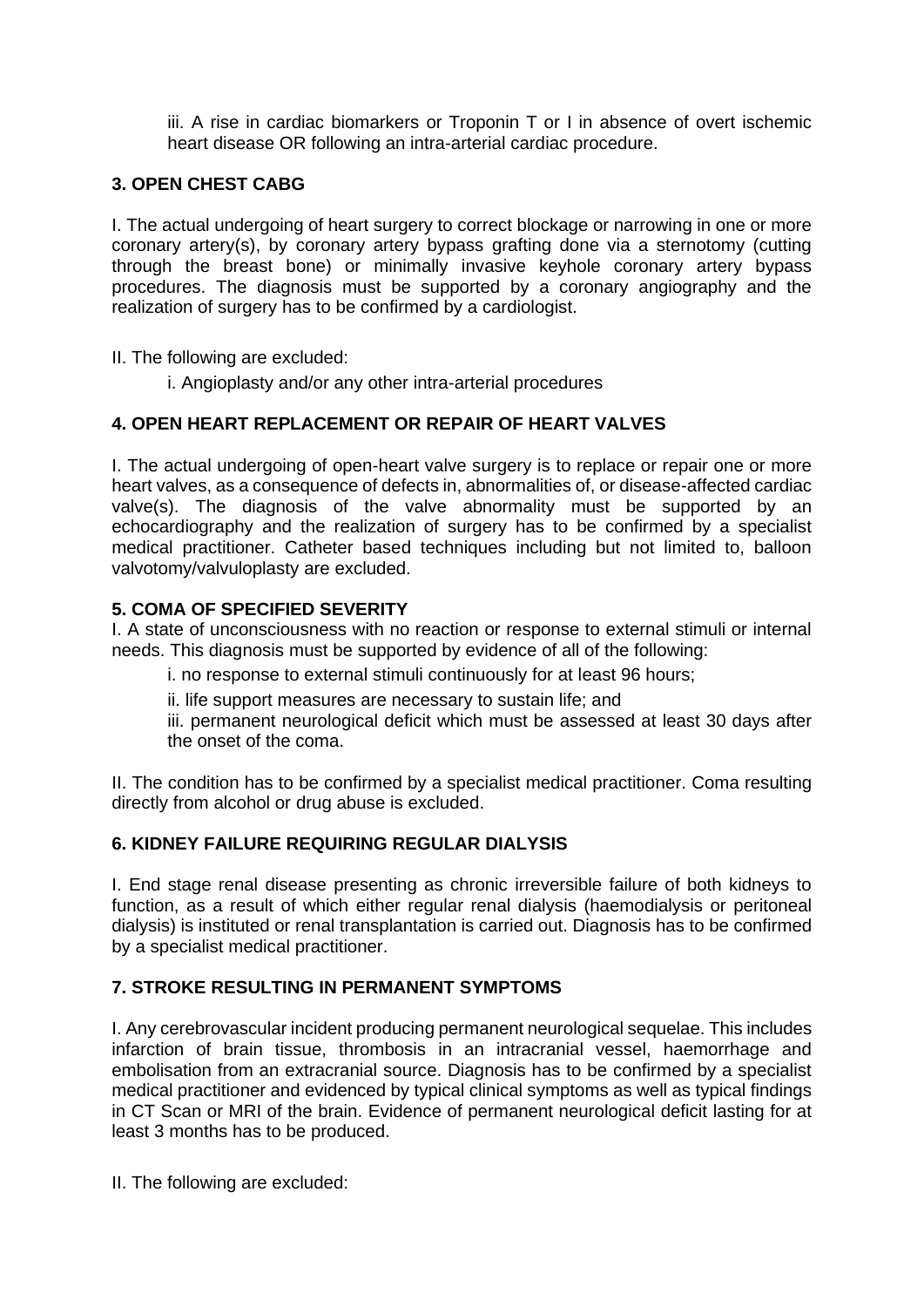- i. Transient ischemic attacks (TIA)
- ii. Traumatic injury of the brain
- iii. Vascular disease affecting only the eye or optic nerve or vestibular functions.

# **8. MAJOR ORGAN /BONE MARROW TRANSPLANT**

I. The actual undergoing of a transplant of:

i. One of the following human organs: heart, lung, liver, kidney, pancreas, that resulted from irreversible end-stage failure of the relevant organ, or

ii. Human bone marrow using haematopoietic stem cells. The undergoing of a transplant has to be confirmed by a specialist medical practitioner.

- II. The following are excluded:
	- i. Other stem-cell transplants
	- ii. Where only islets of langerhans are transplanted

# **9. PERMANENT PARALYSIS OF LIMBS**

I. Total and irreversible loss of use of two or more limbs as a result of injury or disease of the brain or spinal cord. A specialist medical practitioner must be of the opinion that the paralysis will be permanent with no hope of recovery and must be present for more than 3 months.

## **10. MOTOR NEURON DISEASE WITH PERMANENT SYMPTOMS**

I. Motor neuron disease diagnosed by a specialist medical practitioner as spinal muscular atrophy, progressive bulbar palsy, amyotrophic lateral sclerosis or primary lateral sclerosis. There must be progressive degeneration of corticospinal tracts and anterior horn cells or bulbar efferent neurons. There must be current significant and permanent functional neurological impairment with objective evidence of motor dysfunction that has persisted for a continuous period of at least 3 months.

#### **11. MULTIPLE SCLEROSIS WITH PERSISTING SYMPTOMS**

I. The unequivocal diagnosis of Definite Multiple Sclerosis confirmed and evidenced by all of the following:

i. investigations including typical MRI findings which unequivocally confirm the diagnosis to be multiple sclerosis and

ii. there must be current clinical impairment of motor or sensory function, which must have persisted for a continuous period of at least 6 months.

II. Other causes of neurological damage such as SLE and HIV are excluded.

#### **12. BENIGN BRAIN TUMOR**

I. Benign brain tumor is defined as a life threatening, non-cancerous tumor in the brain, cranial nerves or meninges within the skull. The presence of the underlying tumor must be confirmed by imaging studies such as CT scan or MRI.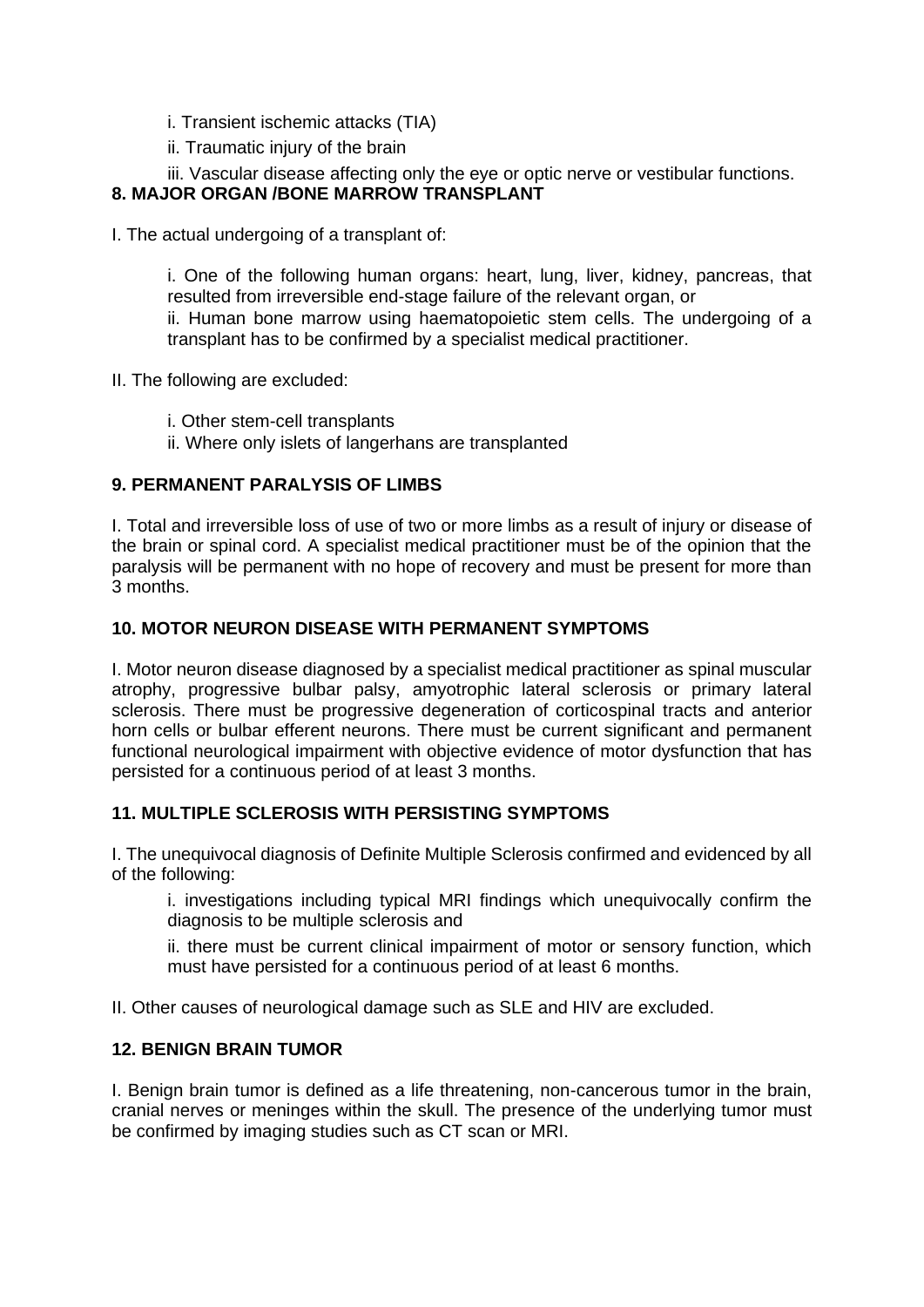II. This brain tumor must result in at least one of the following and must be confirmed by the relevant medical specialist.

i. Permanent Neurological deficit with persisting clinical symptoms for a continuous period of at least 90 consecutive days or

ii. Undergone surgical resection or radiation therapy to treat the brain tumor. III. The following conditions are excluded:

Cysts, Granulomas, malformations in the arteries or veins of the brain, hematomas, abscesses, pituitary tumors, tumors of skull bones and tumors of the spinal cord.

## **13. BLINDNESS**

I. Total, permanent and irreversible loss of all vision in both eyes as a result of illness or accident.

II. The Blindness is evidenced by:

- i. corrected visual acuity being 3/60 or less in both eyes or ;
- ii. the field of vision being less than 10 degrees in both eyes.

III. The diagnosis of blindness must be confirmed and must not be correctable by aids or surgical procedure.

## **14. END STAGE LUNG FAILURE**

I. End stage lung disease, causing chronic respiratory failure, as confirmed and evidenced by all of the following:

i. FEV1 test results consistently less than 1 litre measured on 3 occasions 3 months apart; and

ii. Requiring continuous permanent supplementary oxygen therapy for hypoxemia; and

iii. Arterial blood gas analysis with partial oxygen pressure of 55mmHg or less (PaO2 < 55mmHg); and

iv. Dyspnea at rest.

#### **15. END STAGE LIVER FAILURE**

I. Permanent and irreversible failure of liver function that has resulted in all three of the following:

Permanent jaundice; and Ascites; and Hepatic encephalopathy. II. Liver failure secondary to drug or alcohol abuse is excluded.

#### **16. LOSS OF SPEECH**

I. Total and irrecoverable loss of the ability to speak as a result of injury or disease to the vocal cords. The inability to speak must be established for a continuous period of 12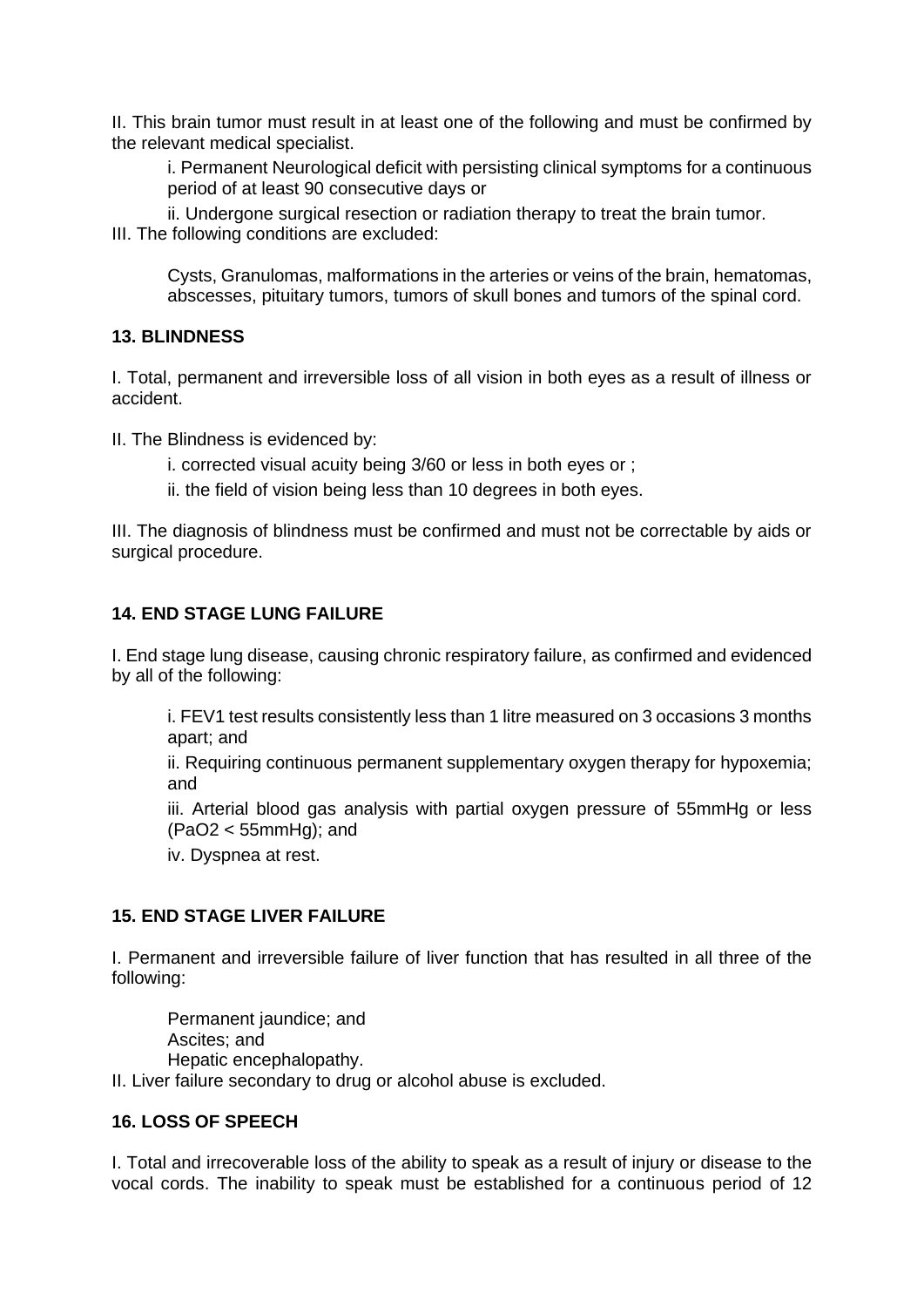months. This diagnosis must be supported by medical evidence furnished by an Ear, Nose, Throat (ENT) specialist.

II. All psychiatric related causes are excluded.

# **17. LOSS OF LIMBS**

I. The physical separation of two or more limbs, at or above the wrist or ankle level limbs as a result of injury or disease. This will include medically necessary amputation necessitated by injury or disease. The separation has to be permanent without any chance of surgical correction. Loss of Limbs resulting directly or indirectly from self-inflicted injury, alcohol or drug abuse is excluded.

## **18. MAJOR HEAD TRAUMA**

I. Accidental head injury resulting in permanent Neurological deficit to be assessed no sooner than 3 months from the date of the accident. This diagnosis must be supported by unequivocal findings on Magnetic Resonance Imaging, Computerized Tomography, or other reliable imaging techniques. The accident must be caused solely and directly by accidental, violent, external and visible means and independently of all other causes.

II. The Accidental Head injury must result in an inability to perform at least three (3) of the following Activities of Daily Living either with or without the use of mechanical equipment, special devices or other aids and adaptations in use for disabled persons. For the purpose of this benefit, the word "permanent" shall mean beyond the scope of recovery with current medical knowledge and technology.

III. The Activities of Daily Living are:

i. Washing: the ability to wash in the bath or shower (including getting into and out of the bath or shower) or wash satisfactorily by other means;

ii. Dressing: the ability to put on, take off, secure and unfasten all garments and, as appropriate, any braces, artificial limbs or other surgical appliances;

iii. Transferring: the ability to move from a bed to an upright chair or wheelchair and vice versa;

iv. Mobility: the ability to move indoors from room to room on level surfaces;

v. Toileting: the ability to use the lavatory or otherwise manage bowel and bladder functions so as to maintain a satisfactory level of personal hygiene;

vi. Feeding: the ability to feed oneself once food has been prepared and made available.

IV. The following are excluded:

i. Spinal cord injury;

# **19. PRIMARY (IDIOPATHIC) PULMONARY HYPERTENSION**